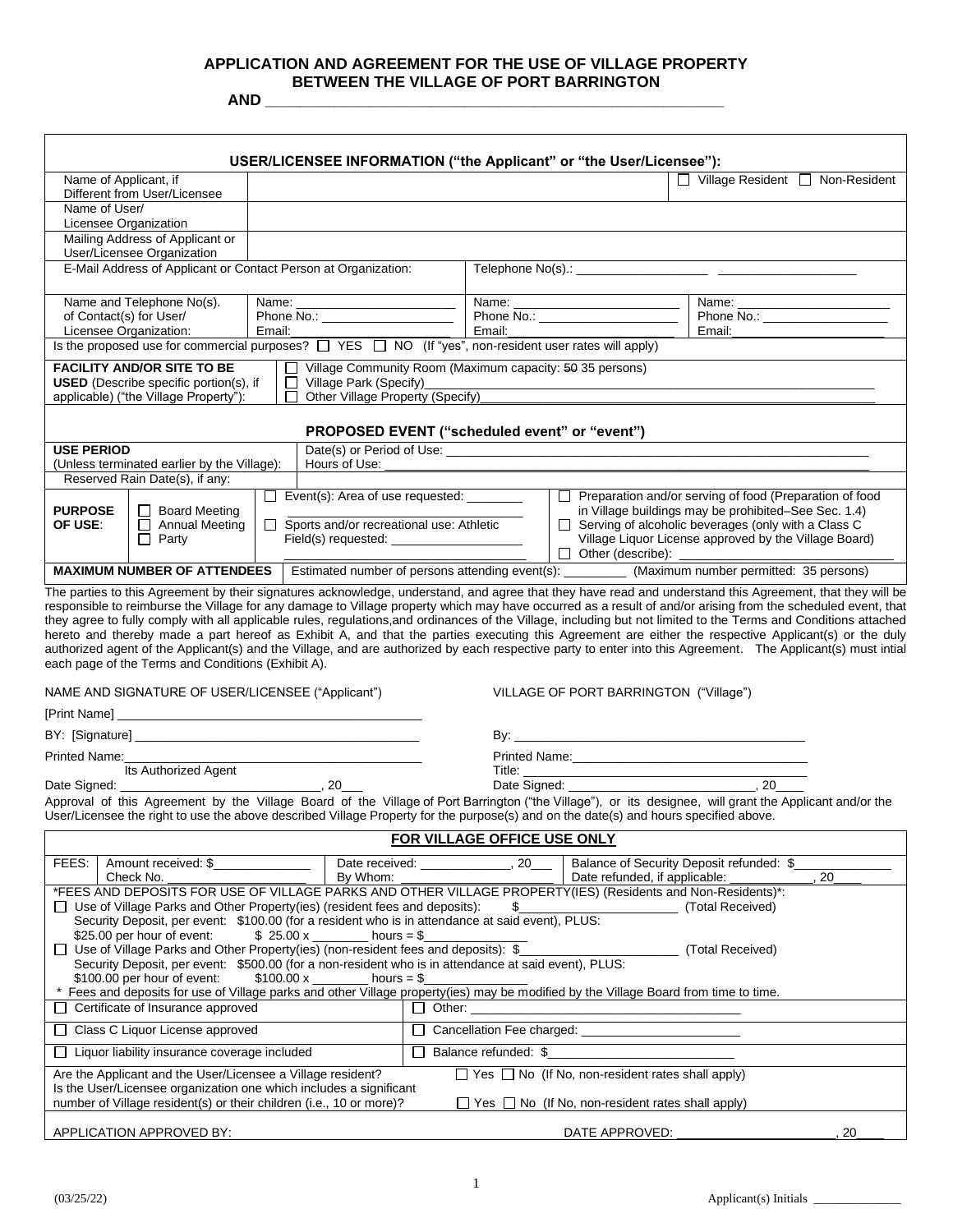# **VILLAGE OF PORT BARRINGTON Terms and Conditions of Agreement for the Use of Village Property**

## SPECIAL CONDITIONS:

- (A) Security Deposit: A minimum security deposit (as shown on Page 1 of this Agreement), all or a portion of which may be refundable, is due upon the Applicant's execution of this Agreement for the Use of Village Property to reserve the location(s), date(s), and time(s) specified in this Agreement (the "scheduled event" or the "event"). The Village reserves the right to increase the minimum security deposit at any time, including but not limited to a charge for one or more "Village attendant(s)" at the scheduled event, and/or for a specific use of Village Property. The security deposit may be used by the Village, at its sole discretion, for the purpose of reserving the event dates specified herein, and/or for cleaning, maintaining, and/or restoring the subject Village Property to the same condition it was prior to the Applicant's use thereof. The Applicant's check for the required security deposit will be immediately cashed and the security deposit may be used by the Village as described above or to the extent not used by the Village may be refunded, in whole or in part, to the Applicant after conclusion of the event and the Village's subsequent inspection of the Village Property, all in compliance with the terms and conditions set forth in this Agreement for the Use of Village Property and Chapter 94 of the Port Barrington Code of Ordinances. If the security deposit is an insufficient amount to fully reimburse the Village for the cost of clean-up and/or to repair any damage to Village Property, the Applicant is and shall be responsible to reimburse the Village for any remaining costs. The check(s) for the required security deposit must be made payable to "Village of Port Barrington" and may be delivered to or mailed to: The Village of Port Barrington, Attn: Village Administrator, 69 S. Circle Avenue, Port Barrington, IL 60010.
- (B) Use Fee: The User Fee shall be as set forth by the Village Board from time to time. Full Payment of the Use Fee (as shown on Page 1 of this Agreement) must accompany this Agreement which has been executed by the Applicant, and the required Certificate of Insurance, which shall be subject to the approval of the Village Attorney in advance of any proposed use of Village Property, shall be due not less than ten (10) days prior to the event.
- (C) Cancellation Fee: Cancellation of the planned event by the User/Licensee and/or its authorized agent must be given to the Village in writing not less than thirty (30) days prior to the proposed date of the scheduled event. Any cancellation which is received by the Village in writing within less than thirty (30) days prior to the proposed date of the scheduled event shall result in the Village imposing a cancellation fee (See Section 7, "Termination").
- (D) Personal Property: The Village of Port Barrington is not responsible for any personal property or equipment lost, stolen, or damaged, or left anywhere on any Village Property.
- (E) Right to Decline Any Application and/or Deny Any Use and/or Event: The Village reserves and retains the right to decline to accept any Application for use of any Village Property, and/or deny any proposed use and/or event, if the Corporate Authorities of the Village determine that a proposed use would be inconsistent with the character of the Village, could negatively impact the safety, security, maintenance, protection and/or preservation of Village Property, and/or would otherwise be inconsistent with and/or may negatively impact public safety.
- (F) **No Village Liability for Food and/or Drink Served: The Village assumes no responsibility and/or liability for any illness resulting from the serving of any food or drink by any person or organization on any Village Property, and the User/Licensee agrees to and shall indemnify the Village from any and all such claim(s) and/or the costs of defense thereof, including but not limited to attorneys' fees and/or other costs of defense.**

## 1.0 USE AND CARE OF VILLAGE EQUIPMENT

- 1.1 Condition of Village Property: All Users/Licensees of Village Property shall be required to return any Village Equipment to the Village in clean, undamaged condition and in a condition as good as or better than that which it was provided to the Applicant. All items brought onto Village Property by the User/Licensee shall be removed by the User/Licensee immediately following the scheduled event(s). If the cost of clean-up and/or repair(s) exceeds the cost of the security deposit, the User/Licensee shall be responsible to reimburse the Village for any such costs incurred by the Village.
- 1.2 Alcoholic Beverages: Alcoholic beverages may not be served or sold anywhere on the Village Property unless a special Class C Liquor License has been issued to the Applicant and to the Sponsoring Organization prior to the proposed event.

## 1.3 Set-up; Takedown; Clean-Up:

- 1.3.1 The User/Licensee is responsible for providing their own supplies and equipment, and these items must be delivered and removed during the contracted use period as stated herein.
- 1.3.2 The User/Licensee shall be responsible for the set-up and takedown of all items used for the event, including removal of all decorations utilized for the event, and clean-up of the area of the Village Property that they are scheduled to use pursuant to this Agreement. Set-up for the scheduled event(s), each event itself, and takedown must be performed during the contracted period of use as stated above. Bringing tables and/or chairs onto any Village property for a scheduled event and the placement thereof on any Village property shall require the prior written approval of the Village Administrator, or of her designee.
- 1.3.3 The User/Licensee shall be responsible for the clean-up of all Village property used for the scheduled event(s) at the end of each event, which clean-up must be performed immediately after the close of the event but during the rental period, including the removal of all decorations for the event, debris, garbage, and sweeping or mopping of the floors (with a cleaning product approved by the Village) in the Village building and any other rooms that are used for the scheduled event(s).
- 1.3.4 A Village representative will make an inspection of the Village property after the User/Licensee's scheduled event(s) and will determine whether any additional clean-up and/or repair(s) are necessary as a result of User/Licensee's use of the Village Property. If the Village determines that additional clean-up is necessary, the charges will be responsibility of the User/Licensee and will be deducted from the User/Licensee's security deposit at the rate of \$50 per hour, or portion thereof, with a minimum charge of \$100. If the cost of clean-up exceeds the remaining amount of the security deposit, the User/Licensee shall be responsible to reimburse the Village for any such costs incurred by the Village.

## 1.4 Village Buildings:

- 1.4.1 Preparation, sale, and/or consumption of food and/or drink at a scheduled event are prohibited in any Village Building, unless approved in advance in writing by the Village.
- 1.4.2 Food and non-alcoholic beverages may be served within any Village building or on any other Village Property, only if specifically authorized by this Agreement and only if the Applicant has secured and provided to the Village any required permits and certificate(s) of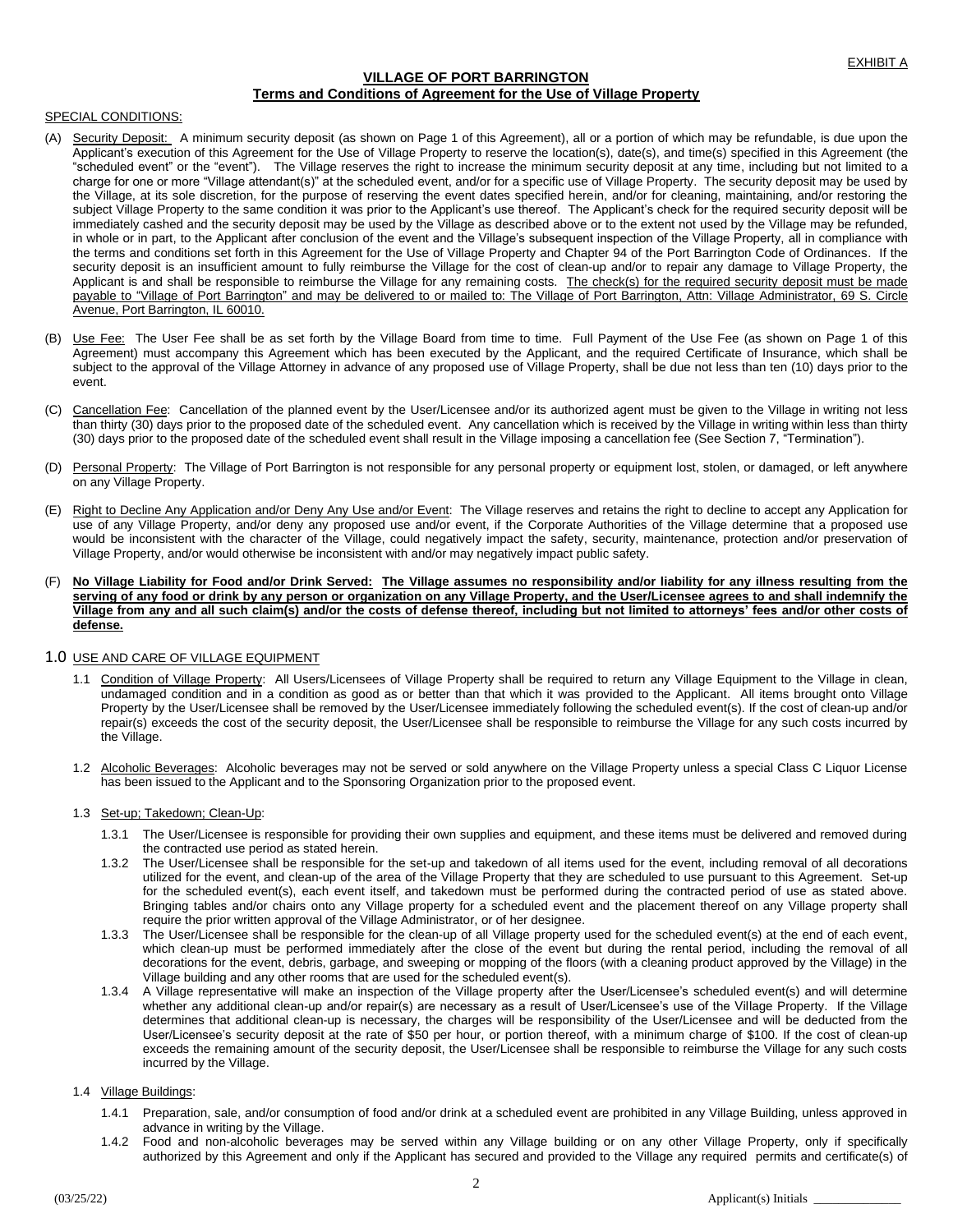insurance, which certificate(s) shall be in a form approved in advance in writing by the Village Attorney.

- 1.4.3 Open flames and/or any pyrotechnics are strictly prohibited within any Village Building, with the exception of small birthday candles, which must all be extinguished as soon as possible after the lighting thereof.
- 1.4.4 Smoking is prohibited in any Village building in accordance with the Smoke Free Illinois Act.
- 1.4.5 Any decorations that are proposed to be affixed to the walls, light fixtures, or beams of the Village property must be approved in advance in writing by the Village Administrator, or her designee, or other designee of the Village President. Decorations may only be affixed with painter's tape, removable clear adhesive dots/tape, and/or "Command" strips or similar non-penetrable devices.
- 1.4.6 The User/Licensee shall not open, close, or lock any window(s) and/or door(s) in any Village Building and shall not make any adjustment(s) to said building's climate controls. Only A Village representative is authorized to perform such duties. The Village will provide the User/Licensee with a key code for the User/Licensee to access, unlock, and lock the Village Community Room. A Village representative may, but shall not be required to, remain on the premises for the duration of the scheduled event contemplated herein.
- 1.4.7 Shoes are required to be worn in all Village buildings and on the grounds of any Village property.
- 1.4.8 Village Attendant: At the request of a User/Licensee, a Village attendant may be provided by the Village for the agreed upon contracted Use Period as stated above to offer assistance, to ensure that all Village property is left undamaged, and to enforce this Agreement and all applicable laws, Village ordinances, and rules and policies, but the Village shall not be obligated to do so. If the Village attendant, or other representative of the Village, is required to remain on the premises of the Village Property with the User/Licensee and/or its guests after the Use Period hours as stated above, the User/Licensee shall also be responsible to pay the Village a fee in addition to the required security deposit which shall be a minimum charge of \$50 for one (1) Village attendant for a one (1) hour period, and an additional \$50 per Village attendant per hour for each additional hour, or portion thereof, that said Village representative remains on the Village Property, which fee will be paid separately by the User/Licensee with this executed Agreement or deducted from the User/Licensee's security deposit, with any remaining amount due to the Village to be paid by the User/Licensee. The User/Licensee agrees to and shall be responsible to pay to the Village any fees and/or costs incurred by the Village for the provision of any Village attendant(s) for the scheduled event which are in excess of the required security deposit.

## 1.4.9 Community Room:

- a. The applicant is responsible for set-up, take-down, removal of all debris, garbage, and/or decorations utilized for the event, and cleanup of the Community Room.
- b. Bringing of tables and/or chairs for an event and the placement thereof in the Community Room requires the prior written approval of the Village Administrator, or her designee.
- c. The Community Room is provided for the use of Village residents and is rented on a first-come, first-served priority basis to Village residents. Non-residents may not rent the Community Room for any consecutive series of events and/or meetings.

## 1.5 Parks, Beaches, and Other Village Areas:

- 1.5.1 Request(s) for Special Activity(ies): Request(s) for any special activity(ies) on Village Property, must be submitted to the Village in writing and attached to this Agreement for final Village Board approval.
- 1.5.2 Vehicles; Access to Village Property: The use of any vehicle on any portion of Village property, except in and on designated drives and parking lots, must be approved in advance in writing by the Village Administrator, or her designee. The use of any specialty vehicle or equipment, i.e., tractors, golf carts, wagons, etc. on Village Property and access to any specific portion of Village property must be arranged, reviewed, approved in writing, and coordinated in advance with the Village Administrator, or her designee. Specialty vehicle(s) or equipment are prohibited from being parked and/or located on Village property during hours when the Village property is open to the public.

# 2.0 DAMAGES

- 2.1 Should there be any damage(s) to any Village property, during, or as a result of the scheduled event(s) contemplated herein, other than acts of God, the User/Licensee agrees to and shall be liable for all costs incurred by the Village to repair such damage and/or to replace any damaged property. The User/Licensee agrees to and shall bear all costs incurred by the Village for repair of damages incurred to the Village Property, and any Village fixture(s), equipment, or other personal property used in connection with the scheduled use or event on the subject Village Property, as determined by the Village Administrator, or her designee.
- 2.2 Security deposits will be refunded if no such damage occurs during or as a result of said scheduled event(s) or if the User/Licensee has paid for all costs incurred by the Village for a Village attendant, and/or to repair any damage and/or replace any damaged property. If the cost of clean-up and/or repair(s) exceeds the cost of the security deposit, the Applicant shall be responsible to reimburse the Village for any additional costs incurred by the Village. All Village property used by the Applicant and/or by the User/Licensee shall be returned to the Village in the same condition in which they were found prior to commencement of the event(s) contemplated herein.
- 2.3 It shall be the responsibility of the User/Licensee to leave all Village property in the same or better condition that it was found prior to the scheduled event(s). All items brought onto Village property shall be removed by the User/Licensee immediately following their event(s).

#### 3.0 OTHER TERMS AND CONDITIONS

- 3.1 The User/Licensee acknowledges and understands that other activities and events may be scheduled or are in progress in other areas of the same Village property at the same time(s) as the scheduled event(s) which is or are the subject of this Agreement.
- 3.2 No improvements may be constructed upon any Village property without the prior written consent of the Village Board. In the event User/Licensee desires that special improvements be made or that extraordinary work be performed on Village Property, the User/Licensee shall obtain in advance the written permission from the Village Board, or the Village Administrator as the Village Board's designee.
- 3.3 No advertising shall be displayed on Village Property by User/Licensee without the prior written consent of the Village Board.
- 3.4 User/Licensee shall be responsible for maintenance of baseball fields, related improvements and equipment, including but not limited to the cutting of grass, repairing of holes and divots, maintaining the clay mounds and bases, maintaining fences, dugouts, backstops, concession stand, batting cages, field striping, as well as the adjacent parking areas and bathroom. (However, the User/Licensee's duty to maintain the parking lot and bathrooms shall be limited to trash pickup and cleaning, if necessary, after User/Licensee's use, but not repairs due to ordinary wear and tear.) User/Licensee shall be responsible for repairing any damage to the premises including the adjacent parking lot and bathrooms, if any, facilities and equipment occurring during its use thereof. If the Village's insurance pool or risk management agent recommends that additional safety equipment be provided, User/Licensee shall provide the equipment at its cost within a reasonable amount of time as agreed by the parties. User/Licensee shall also maintain all incidental equipment and facilities in good, clean, and neat operating condition.